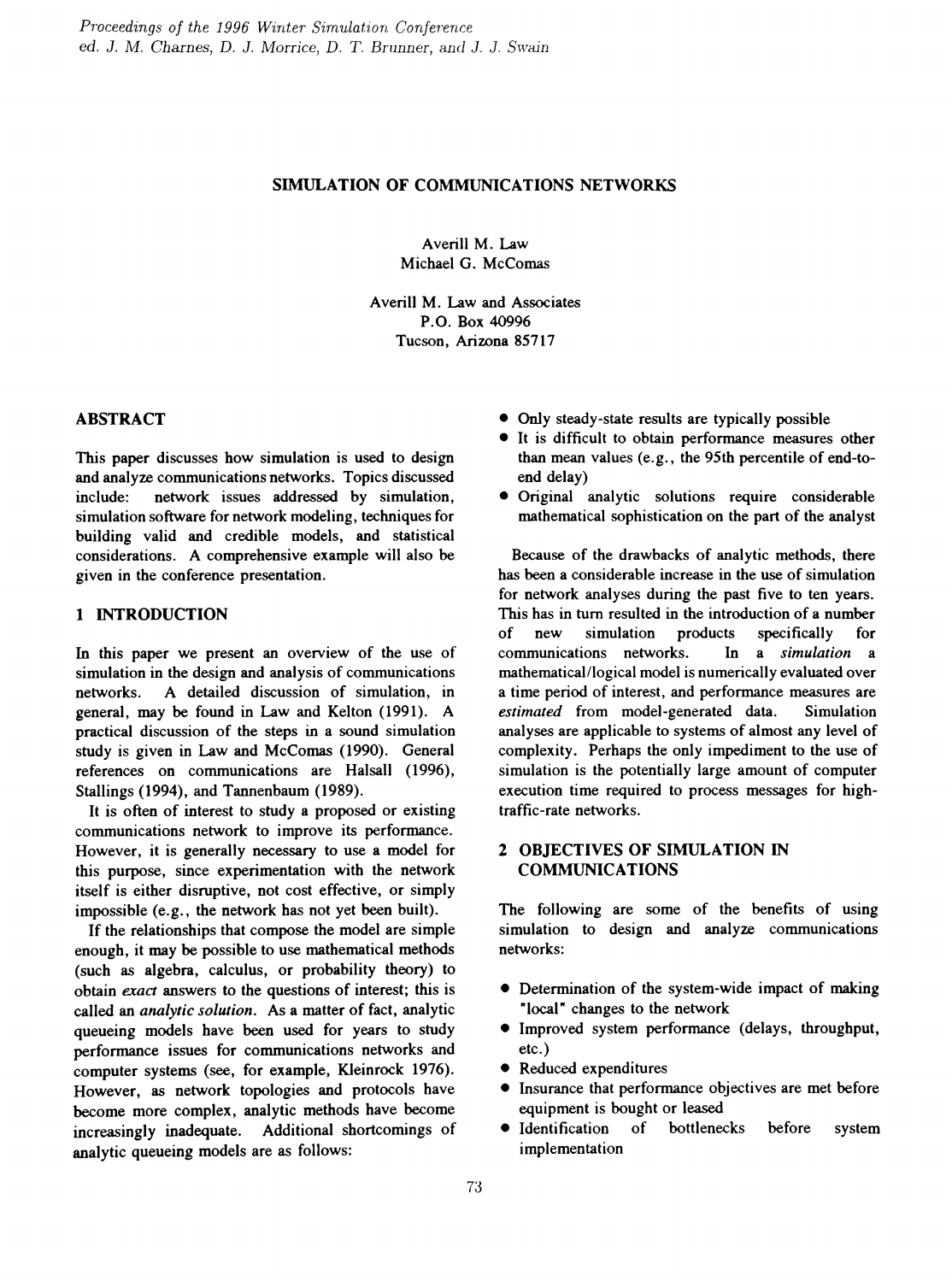• Reduced system development time

Simulation has addressed a number of specific communications issues, including:

- How will my network perform when the traffic load increases?
- What are the requirements for number/speed of links, number/speed of switches, and buffer sizes for my wide area network?
- What will be the impact of a link failure?
- What protocols will provide the best network performance?
- What is the best design for my new communications network?
- What is the desirability of ATM or frame relay?
- What will happen when additional PCs or workstations are added to my local area network (LAN)?
- What impact will adding a new application such as image processing have on my LAN?
- Will my client-server strategy provide the required performance?
- How many satellites are needed to provide a certain level of service between two earth stations?

The following is a list of performance measures that are commonly used in simulation studies of networks:

- Throughput (e.g., in kilobits per second)
- End-to-end delay
- Delay from point A to point B in a network
- Number of "data units" in a queue or a buffer
- Utilizations of nodes or links
- Probability of a blocked call
- Probability of a lost call (mobile system)
- Number of collisions and deferrals (LAN)

## 3 SIMULATION SOFTWARE FOR NETWORKS

One of the major tasks in building a simulation model of a communications network is that of converting a system description into a computer program. An analyst may use either a general-purpose programming language (e.g. C or  $C++$ ) or simulation software for this purpose. Some advantages of a programming language are as follows:

- Most modelers already know a programming language, but this is often not the case with simulation software.
- C or  $C++$  are available on virtually every computer, but a particular simulation software product may not be available for the analyst's computer.

• Software cost will generally be considerably lower (but not necessarily project cost).

The major advantage of using simulation software is that they automatically provide most of the features needed in programming a simulation model, resulting in a significant decrease in programming time (and usually project cost). Simulation software also provide a more natural framework for system modeling. In general, we believe that an analyst would be prudent to use simulation software to model a communications network.

There are three types of software for simulating communications networks (see Law and McComas 1994). A *general-purpose simulation language* is a simulation package that is general in nature (e.g., it could also be used for modeling manufacturing systems or for combat modeling), but may have special features for communications such as explicit modules for Ethernet or token ring. Examples of simulation languages are Arena, AweSim, BONeS DESIGNER, GPSS/H, MODSIM III, *SES/workhench,* and SIMSCRIPT II.5 (only BONeS DESIGNER and *SES/workhench* have communications modules).

A model is developed in a simulation language by writing a program using the language's modeling constructs, which include entities (messages), attributes (message type or destination), resources (nodes or links), and queues (buffers). The major advantage of most languages is their ability to model almost any kind of communications network, regardless of its complexity or uniqueness. Possible drawbacks of languages, as compared to some simulators (see below), are the need for programming expertise and possibly the long time spent coding and debugging that is associated with modeling complex networks.

A *communications-oriented simulation language* is a simulation language that is specifically oriented toward communications networks--OPNET Modeler is such a product. Advantages are possibly reduced programming time and modeling constructs oriented toward communications systems.

A *communications-oriented simulator,* in its most basic form, is a simulation package that allows one to simulate a network in a specific class of communications networks with no programming. Examples of basic simulators are COMNET III, NETWORK 11.5, OPNET Planner, and *SES/strategizer.* The particular network of interest (in the domain of the package) is selected for simulation by choosing items from menus (typically using a point-andclick approach), by filling in dialogue boxes (forms), and by the use of graphics. Typical modeling constructs for a LAN simulator are LAN types (Ethernet, token ring, etc.), stations on a LAN (PCs or work stations), LAN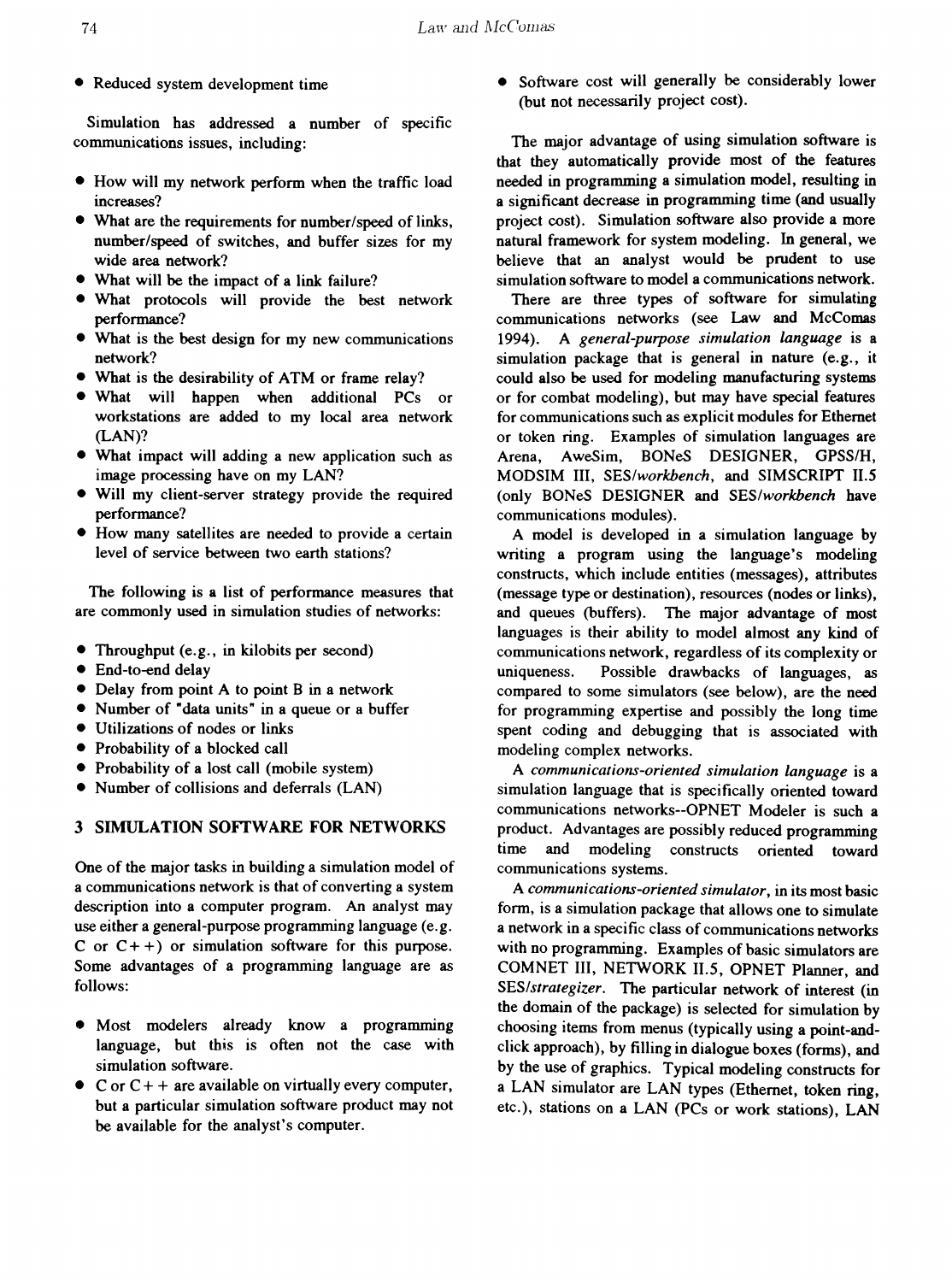interconnection devices (bridges and routers), and traffic The major advantage of a simulator is that "program" development time may be considerably less than for a simulation language. This may be very important given the tight time constraints in many business environments.

Another advantage is that simulators have modeling constructs closely related to the components of a communications network, a very desirable feature for someone like a network manager. Also, people without programming backgrounds and those who use simulation only occasionally often prefer simulators because of their ease of use.

The major drawback of *baric* simulators is that they are limited to modeling only those network configurations allowed by the package's standard building blocks. Thus, if a communications system has some unique features, they might have to be modeled in an approximate manner when using certain simulators. This difficulty can be largely overcome in the Developmental Version of COMNET III, which allows existing modeling constructs to be modified and new constructs to be added. Also, OPNET Modeler can be used to create/modify modules for OPNET Planner.

Note that an important feature for simulation software to be used for network modeling is fast model execution speed, because in some networks a very large number of messages will need to be simulated.

## 4 DEVELOPING VALID AND CREDIBLE SIMULATION MODELS

A simulation model is a surrogate for actually being able to experiment with a communications system. Thus, an idealized goal in building a simulation model is for it to be *valid* enough so that any conclusions drawn from the model would be similar to those derived from physically experimenting with the system (if this were possible). It is also important for a model to be *credible;* otherwise, its results may never be used in the decision-making process, even if the model is valid.

The following are some important ideas/techniques for deciding the appropriate level of model detail, for validating a simulation model, and for developing a model with high credibility:

- State definitively the issues to be addressed and the performance measures for evaluation at the beginning of the study.
- Collect information on the network topology and protocols based on conversations with all important people associated with the system.
- Delineate all information and data summaries in an

"assumptions document. "

- Interact with the manager on a regular basis throughout the study.
- Perform a structured walk-through (before programming) of the conceptual simulation model as embodied in the assumptions document before an audience of all key project personnel.
- Use sensitivity analyses (see Law and Kelton 1991) to determine important model factors.
- Compare performance measures (e.g., utilization) for the existing network (if there is one) to comparable performance measures for a simulation model of the existing network.

### 5 STATISTICAL ISSUES IN NETWORK SIMULATION

Since random samples from input probability distributions (e.g., the distribution for interdeparture times of messages) are used to "drive" a simulation model through time, basic simulation output data (e.g., end-to-end delays of messages) or an estimated performance measure computed from them (e.g., average end-to-end delay from the entire run) are also random. Therefore, it is important to model the random inputs to a simulation model correctly and also to design and analyze simulation experiments in a proper manner. These topics are briefly discussed in this section.

#### 5.1 Modeling System Randomness

The most important source of randomness for network simulations is usually that associated with message traffic. In general, one should model *messages* (or *transactions)* not packets. The messages are fragmented into packets by the network protocols employed in the simulation. Note also that messages may not be independent of each other (e.g., there are often acknowledgement messages). The following methods of generating traffic are often used, with the first approach generally being the most statistically valid:

- Message departure times and message sizes for a particular node are application based (file transfer, word processing, E-mail, etc.), and may depend on the receipt of an acknowledgement message
- Message interdeparture times and message sizes for a particular node are each independent samples from respective probability distributions (usually exponential for interarrival times)
- Traffic data are read into the simulation model from a network analyzer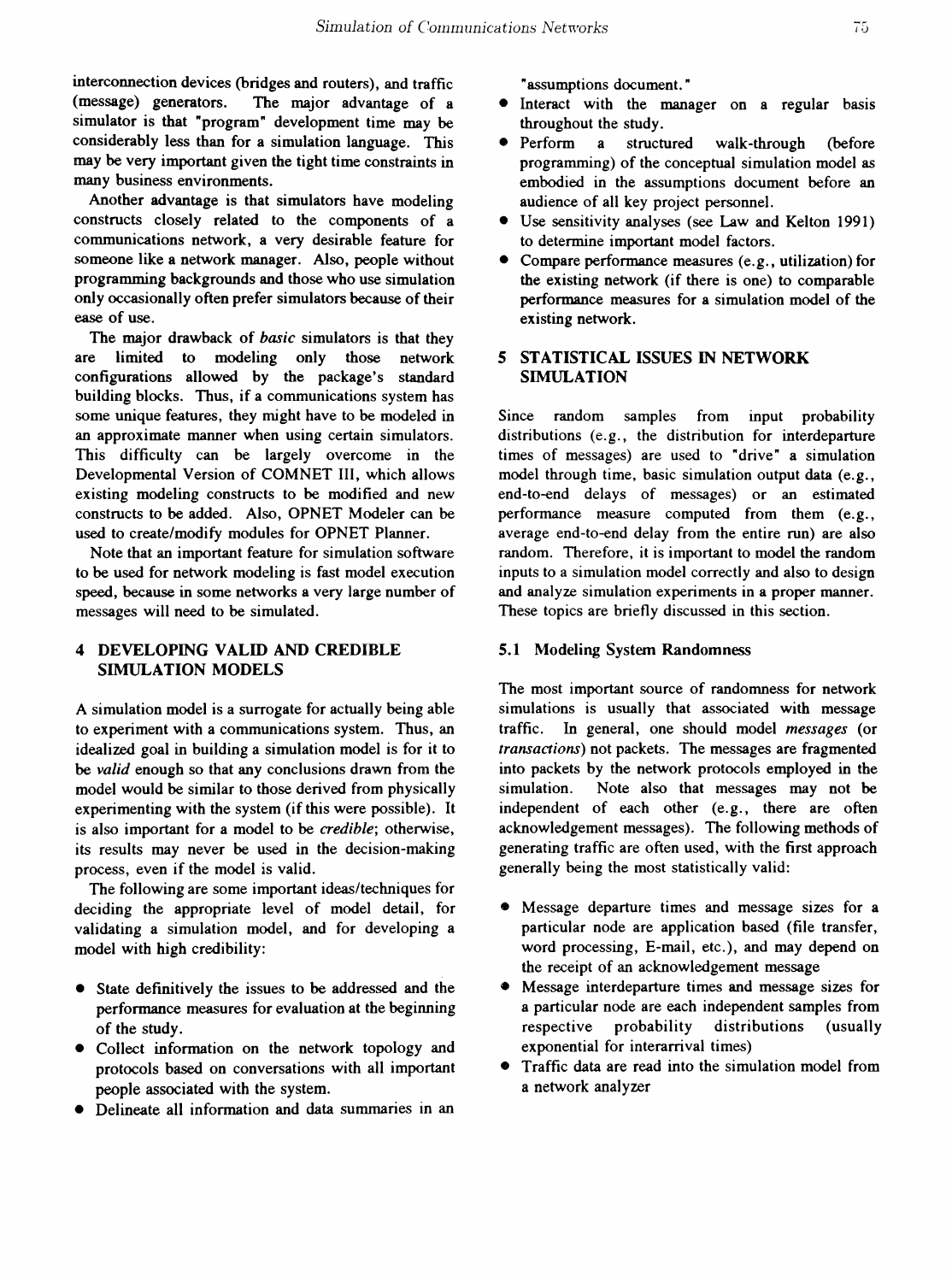Because network components are generally quite reliable, equipment breakdowns are not typically modeled in a simulation. An exception is where one is interested in the transient response of the network, e.g., the ability of the network to reconfigure itself after a link failure. In such cases, the operational status of a component can be modeled as an "up" period of random duration followed by a "down" (or repair) period of random duration.

#### 5.2 Design and Analysis of Simulation Experiments

Because of the random nature of simulation input, a simulation model produces a statistical estimate of the (true) performance measure not the measure itself. In order for a simulation estimate to be statistically precise (have a small variance) and free of bias, the analyst must specify for each network configuration appropriate choices for the following:

- Length of each simulation run
- Number of independent simulation runs
- Length of the warmup period, if one is appropriate

We recommend always making at least three to five independent runs for each configuration, and using the average of the estimated performance measures from the individual runs as the overall estimate of the performance measure. (Independent runs mean using different random numbers for each run, starting each run in the same initial state, and resetting the model's statistical counters back to "zero" at the beginning of each run.) This overall estimate should be more statistically precise than the estimated performance measure from one run. Note that independent runs (as compared to one very long run) are required to obtain legitimate and simple variance estimates and confidence intervals.

When simulating certain types of communications systems, we are often interested in the long-run (or steady-state) behavior of the system, i.e., its behavior when operating in a "normal" manner. On the other hand, simulations of these kinds of systems generally begin with the system in an empty and idle state. This results in the output data from the beginning of the simulation not being representative of the desired "normal" behavior of the system. Therefore, simulations are often run for a certain amount of time, the *warmup period,* before the output data are actually used to estimate the desired measure of performance. Use of these warmup-period data would bias the estimated performance measure.

A comprehensive treatment of simulation output-data

analysis can be found in Law and Kelton (1991).

### 6 SIMULATION ANALYSIS OF A COMMUNICATIONS SYSTEM

In the actual conference presentation, we will give a detailed simulation analysis of a wide area communications network. The following performance issues will be addressed:

- Is the performance of the existing network satisfactory?
- What impact will a link failure have on system performance?
- How much can the traffic rates be increased before the system "blows up"?
- What impact will changing the message-size distribution and the form of the traffic have on system performance?
- What will be the effect of faster links or processors?

## **REFERENCES**

- Halsall, F. 1996. *Data communications, computer networks and open systems*. 4th ed. New York: Addison-Wesley.
- Kleinrock, L. 1976. *Queueing systems.* Volume 2: Computer applications. New York: Wiley.
- Law, A. M., and W. D. Kelton. 1991. *Simulation modeling and analysis.* 2d ed. New York: McGraw-Hill.
- Law, A. M., and M. G. McComas. 1990. Secrets of successful simulation studies. *Industrial Engineering* 22:47-48,51-53,72.
- Law, A. M., and M. G. McComas. 1994. Simulation software for communications networks: The state of the art. *IEEE Communications Magazine 32:44-50.*
- Stallings, W. 1994. *Data and computer communications.* 4th ed. New York: Macmillan.
- Tannenbaum, A. S. 1989. *Computer networks.* 2d ed. Englewood Cliffs, New Jersey: Prentice-Hall.

# AUTHOR BIOGRAPHIES

AVERILL M. LAW is President of Averill M. Law & Associates (Tucson, Arizona), a company specializing in simulation model building, training, and software. He has been a simulation consultant to more than 100 organizations, including General Motors, IBM, AT&T, General Electric, Nabisco, Xerox, NASA, the Air Force, the Army, and the Navy. He has presented more than 250 simulation short courses in 16 countries, and delivered more than 100 talks on simulation modeling at